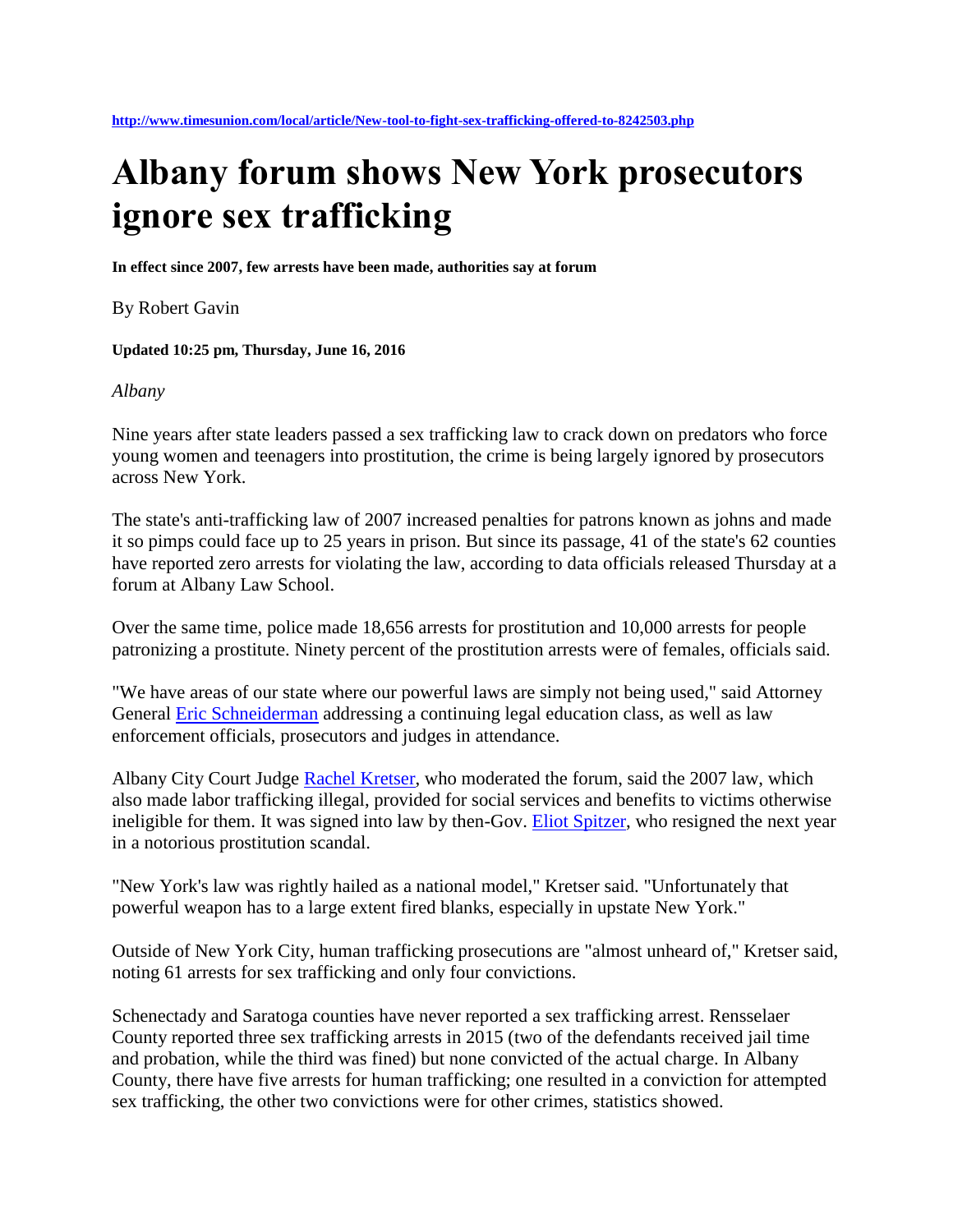"I've been on the bench for over a decade and I've seen a steady parade of prostitution cases in that time," Kretser said. "I have seen sad, vacant looks in their eyes. I've seen the despair etched in their faces. These women have lost all sense of human dignity. In all that time, I have not had a single human trafficking prosecution — and I've seen exactly one john in my courtroom."

Kretser, who is retiring at the end of the year, was joined at the forum by, among others, Albany County District Attorney [David Soares,](http://www.timesunion.com/search/?action=search&channel=local&inlineLink=1&searchindex=gsa&query=%22David+Soares%22) Albany Police Chief [Brendan Cox](http://www.timesunion.com/search/?action=search&channel=local&inlineLink=1&searchindex=gsa&query=%22Brendan+Cox%22) and Cohoes City Court Judge [Andra Ackerman,](http://www.timesunion.com/search/?action=search&channel=local&inlineLink=1&searchindex=gsa&query=%22Andra+Ackerman%22) a longtime sex crimes prosecutor who later served as the state's director of human trafficking prevention and policy.

Schneiderman said sex trafficking victims are often coerced, blackmailed, abused or fear being charged with prostitution. He said an estimated one-sixth of missing children end up being trafficked for sex — and that one-third of teenage runaways are approached by sex traffickers within 48 hours.

In 2012, a 16-year-old girl who escaped from an Albany juvenile facility took a bus to Utica, where a cabbie steered her to work for a brother-and-sister led prostitution ring that provided her with a new name, a crack pipe and customers willing to pay her money and drugs for sex. State [Police](http://www.timesunion.com/search/?action=search&channel=local&inlineLink=1&searchindex=gsa&query=%22State+Police%22) later arrested ring members.

Cox said change in philosophy is needed to view sex trafficking victims as something other than participants of a crime.

"It's pathetic to hear that we arrest a 12-year-old for prostitution," Cox said. Instead of arresting prostitutes repeatedly in an endless cycle, he said, Albany police have tried to find out what drove the person to prostitution and address the root cause — be it drug addition, domestic violence or poverty.

"By the penal law they are breaking the law, but in reality, in order for us to make the public safe and actually help that person out, we can do different things. So it's my hope that we stop, at least in the city of Albany, arresting prostitutes," Cox said. "We all recognize that we might need to do that, but we also recognize that we have to do things a little bit differently ... we're not doing any good by just arresting them."

Much of the sex trafficking around Albany County has involved prostitution in Colonie hotels. In 2014, Soares' office convicted [John "Pupi" Hammond,](http://www.timesunion.com/search/?action=search&channel=local&inlineLink=1&searchindex=gsa&query=%22John+%22Pupi%22+Hammond%22) a pimp from Providence, R.I., who was plying women with heroin and cocaine and causing them to turn to prostitution to repay debts to him. Hammond was paroled last year after being sentenced to 2 to 6 years in state prison for attempted felony sex trafficking charges. He had posted ads for massage and escort services on [backpage.com.](http://backpage.com/)

To fight the problem, Schneiderman's office offers free software to police and prosecutors. Schneiderman said Soares' office and Albany police were the first two agencies locally to commit to obtaining access and training on the software.